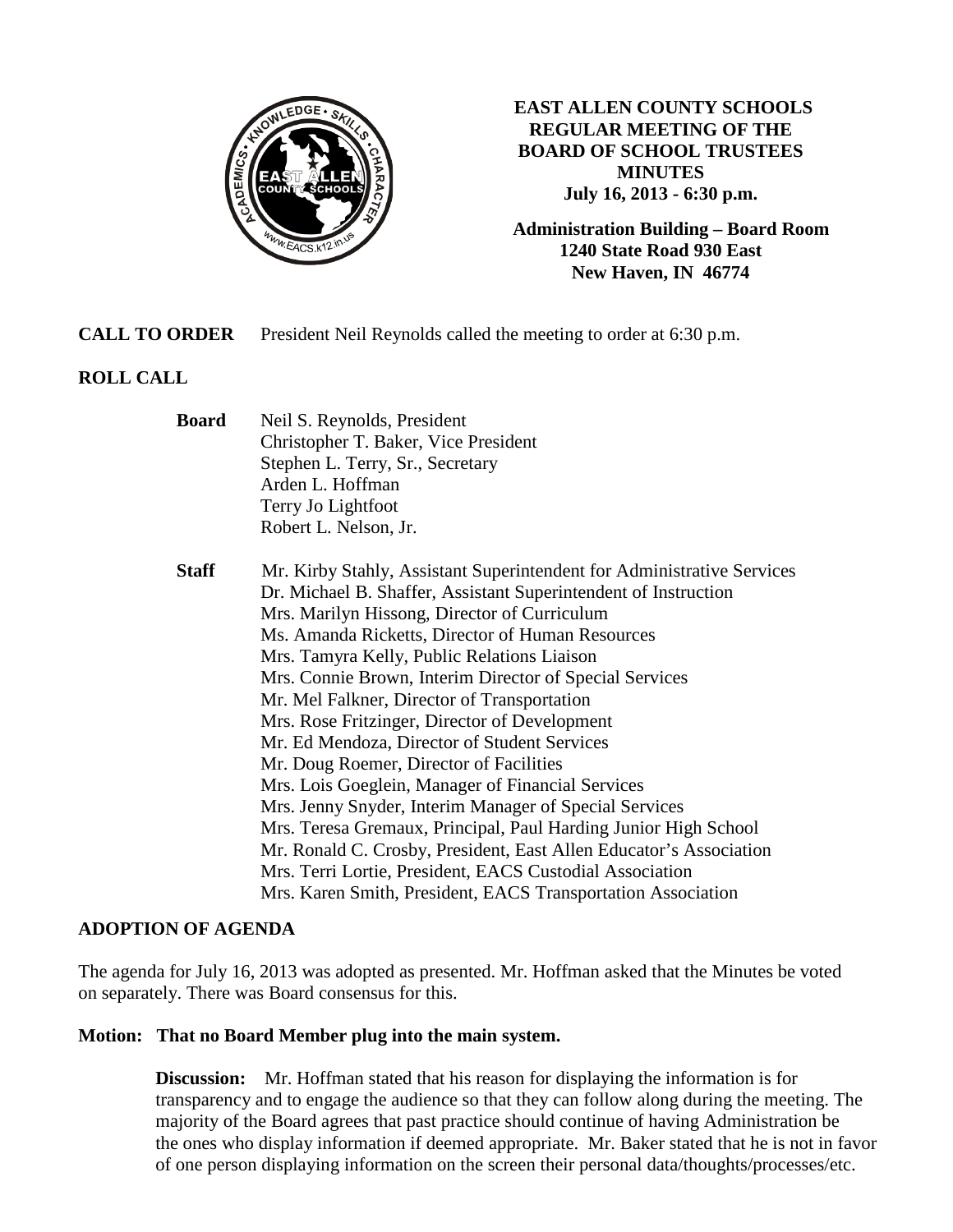as the public may assume it's gospel, when in fact it's just one person's ideas. After more discussion Mr. Terry specified that he will be abstaining from the vote.

Motion: Lightfoot Second: Baker Vote: Aye: 4-1-1

Abstain: Terry Against: Hoffman

## **RECOGNITIONS**

**Name**<br>
Dr. Ken Folks, Superintendent<br>
Welcome Dr. Ken Folks, Superintendent Mike and Cathy Paff, and Lynn Stucky (Vince Buchanan - not present)

EACS Staff Jobs well done in helping students in classrooms Jamie Garwood, Tim and Kim Hines, Mr. Hoffman's Budget Committee Members

#### **PUBLIC EXPRESSIONS – AGENDA ITEMS**

None.

#### **APPROVAL OF MINUTES**

|                | Motion: That the Board of School Trustees approve the minutes of the June 3, 2013 Executive Session.  |                |                                            |
|----------------|-------------------------------------------------------------------------------------------------------|----------------|--------------------------------------------|
|                | Discussion: None.                                                                                     |                |                                            |
|                | Motion: Baker                                                                                         | Second: Terry  | Vote: $Aye: 6-0$                           |
| <b>Motion:</b> | That the Board of School Trustees approve the minutes of the June 11, 2013 Special Board<br>Meeting.  |                |                                            |
|                | Discussion: None.                                                                                     |                |                                            |
|                | Motion: Baker                                                                                         | Second: Nelson | Vote: $\Delta$ ye: 5-1<br>Against: Hoffman |
|                | Motion: That the Board of School Trustees approve the minutes of the June 13, 2013 Executive Session. |                |                                            |
|                | Discussion: None.                                                                                     |                |                                            |
|                | Motion: Baker                                                                                         | Second: Terry  | Vote: $\underline{\text{Aye: 6-0}}$        |
| <b>Motion:</b> | That the Board of School Trustees approve the minutes of the June 18, 2013 Regular Board<br>Meeting.  |                |                                            |
|                | Discussion: None.                                                                                     |                |                                            |
|                | Motion: Baker                                                                                         | Second: Nelson | Vote: Aye: $5-1$<br>Against: Hoffman       |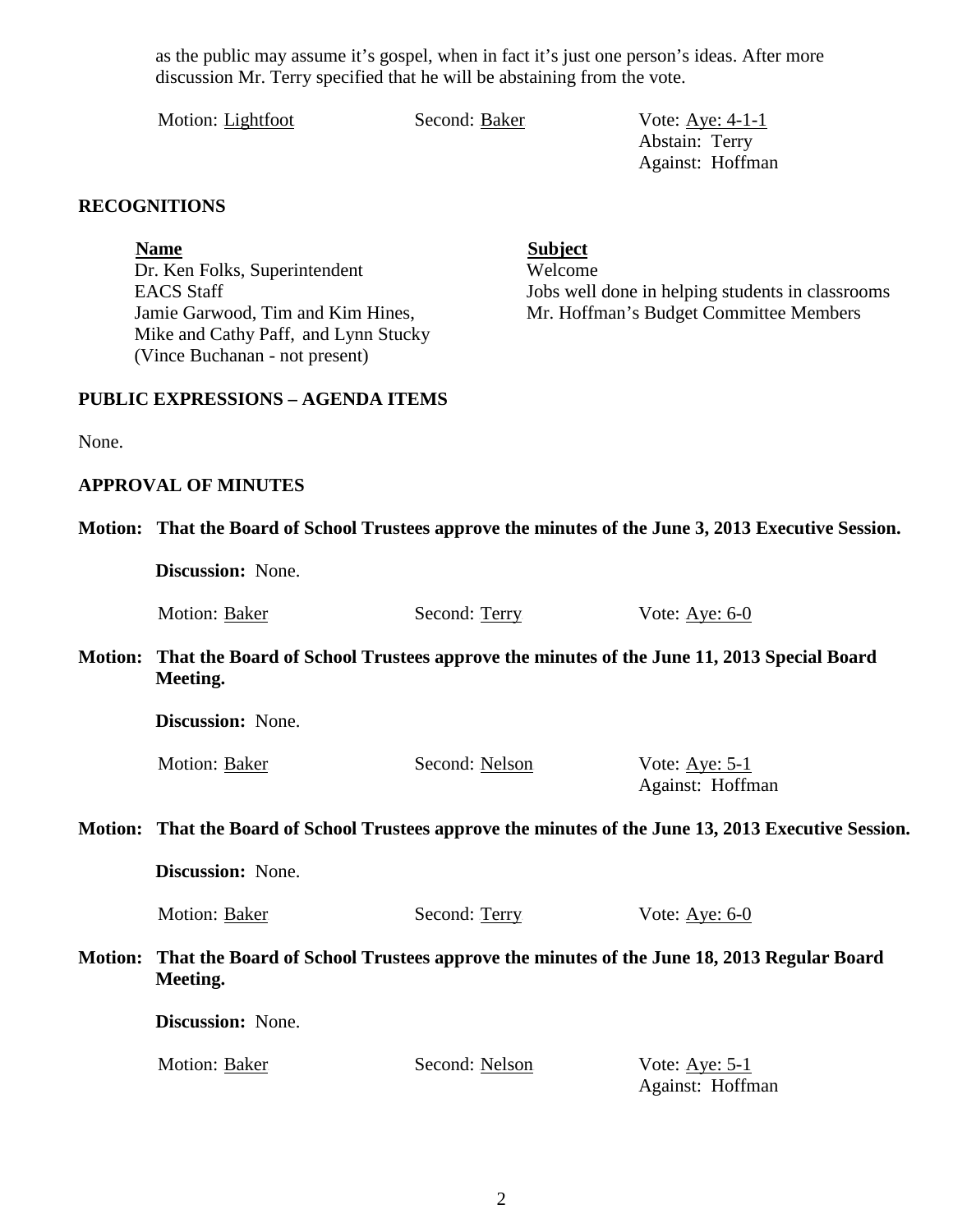#### **Motion: That the Board of School Trustees approve the minutes of the June 25, 2013 Special Board Meeting.**

| <b>Discussion:</b> None.                                                                              |               |                  |
|-------------------------------------------------------------------------------------------------------|---------------|------------------|
| Motion: Baker                                                                                         | Second: Terry | Vote: Aye: $6-0$ |
| Motion: That the Board of School Trustees approve the minutes of the June 26, 2013 Executive Session. |               |                  |
| Discussion: None                                                                                      |               |                  |

Motion: Baker Second: Nelson Vote: Aye: 6-0

### **INFORMATION ITEMS**

- 1. Conflict of Interest Statements for the 2013-14SY Because of their lines of business, Board Members Chris Baker, Steve Terry and Bob Nelson are submitting conflicts of interest forms as well for the sake of transparency.
- 2. Grant/Allocation  $Log 2<sup>nd</sup>$  Quarter 2013
- 3. Retention Report

## **SUPERINTENDENT COMMUNICATIONS**

1. Capital Projects Review  $-2014$ Mr. Stahly presented preliminary numbers for the Capital Projects Plan for 2014 and answered the Board's questions. The Board will give input and share their concerns/ideas on CPF at the August  $6<sup>th</sup>$  Board meeting.

### 2. Bus Replacement Review  $-2014$

Mr. Stahly presented preliminary numbers for the Bus Replacement Plan for 2014 and answered the Board's questions. Mr. Stahly pointed out that any changes to how transportation is handled in the district would most likely be for the 2014-15SY so there is adequate time to properly inform those who will be affected by the changes.

- 3. Proposed Design Changes for Heritage K-12 Project Mr. Stahly gave an update on the Woodlan and Heritage K-12 construction projects. Both projects are currently on schedule. Mr. Stahly presented proposed design changes at Heritage for the Science labs, kitchen, and multi-purpose room. Heritage administrators and affected staff were consulted on these changes. The Board asks that Technology personnel be consulted to make sure the number of outlets and their locations, etc. are adequate.
- 4. Location of Program for 18-22 Year Old Students

Dr. Folks relayed that beginning with the 2013-14SY the 18-22 year old program will be housed at Park Hill Learning Center upstairs in Rooms 222, 223 and 224. Minor renovations and equipment (appliances) need to be purchased, but the total cost of renovations should be less than \$10,000. Connie Brown, Interim Director of Special Services, answered the Board's questions about this program.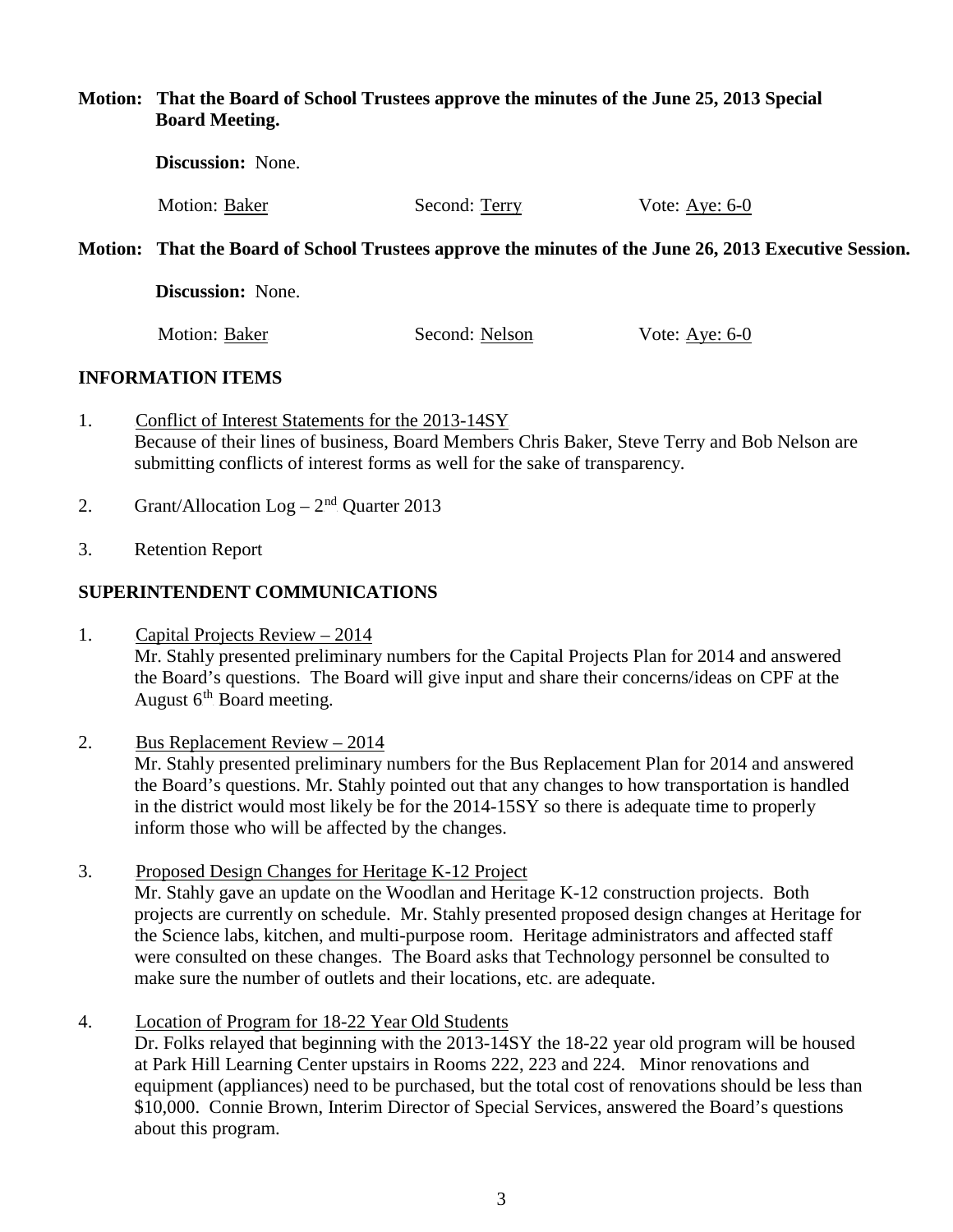On a side note, Dr. Folks is working with Administrators to determine what to do with the former New Haven Elementary School property. A recommendation will be forthcoming.

## 5. Affordable Healthcare Act Update

Due to the recent Federal delay of the implementation of parts of the Affordable Healthcare Act, Dr. Folks stated that the district is able to delay plans for another year as well.

## **ACTIONS ITEMS**

| 13-0716-01 | Approval of Human Resources Report                                                                                                      |
|------------|-----------------------------------------------------------------------------------------------------------------------------------------|
| 13-0716-02 | <b>Approval of Financial Reports</b>                                                                                                    |
| 13-0716-03 | Approval of Meetings and Conferences                                                                                                    |
| 13-0716-04 | Approval of Application and Receipt of Funds McKinney-Vento Education for Homeless<br>Children and Youth (Title X, Part C) Grant        |
| 13-0716-05 | Approval of Application and Receipt of Funds for Title I, Part D, Subpart 2<br>Program Funding                                          |
| 13-0716-06 | Approval of Construction Change Order – Heritage K-12 Project                                                                           |
| 13-0716-07 | Approval of K-12 Textbook and Course Fees for Intense Interventions                                                                     |
| 13-0716-08 | Adoption of Resolution To Allow Students of Non-Public, Non-Accredited Schools to<br>Participate in EACS High School Athletics Programs |

### **Motion: That the Board of School Trustees approve items one through eight as presented.**

**Discussion:** Re: Student athletes from non-public, non-accredited schools - Dr. Folks will be meeting with Principals and Athletic Directors to discuss this topic in the near future. He will create an Administrative Guideline on this.

Mr. Hoffman wants to see exit interviews of staff and students. Dr. Folks will provide a summary of this information to the Board. He also wants to have noted on the Meetings and Conferences Report the total overall cost (including the cost of subs) to the district, not just the reimbursable cost to the employee.

Motion: Baker Second: Terry Vote: Aye: 6-0

### **NEW BUSINESS**

- 1. Meet and Confer Management Proposals
- 2. IDOE 611, Part B Funding
- 3. Section 619 of Part B, IDEA Funding
- 4. Part B Technical Assistance Funding
- 5. Revisions to Board Policy 4012

# **PUBLIC EXPRESSIONS: NON-AGENDA ITEMS**

None.